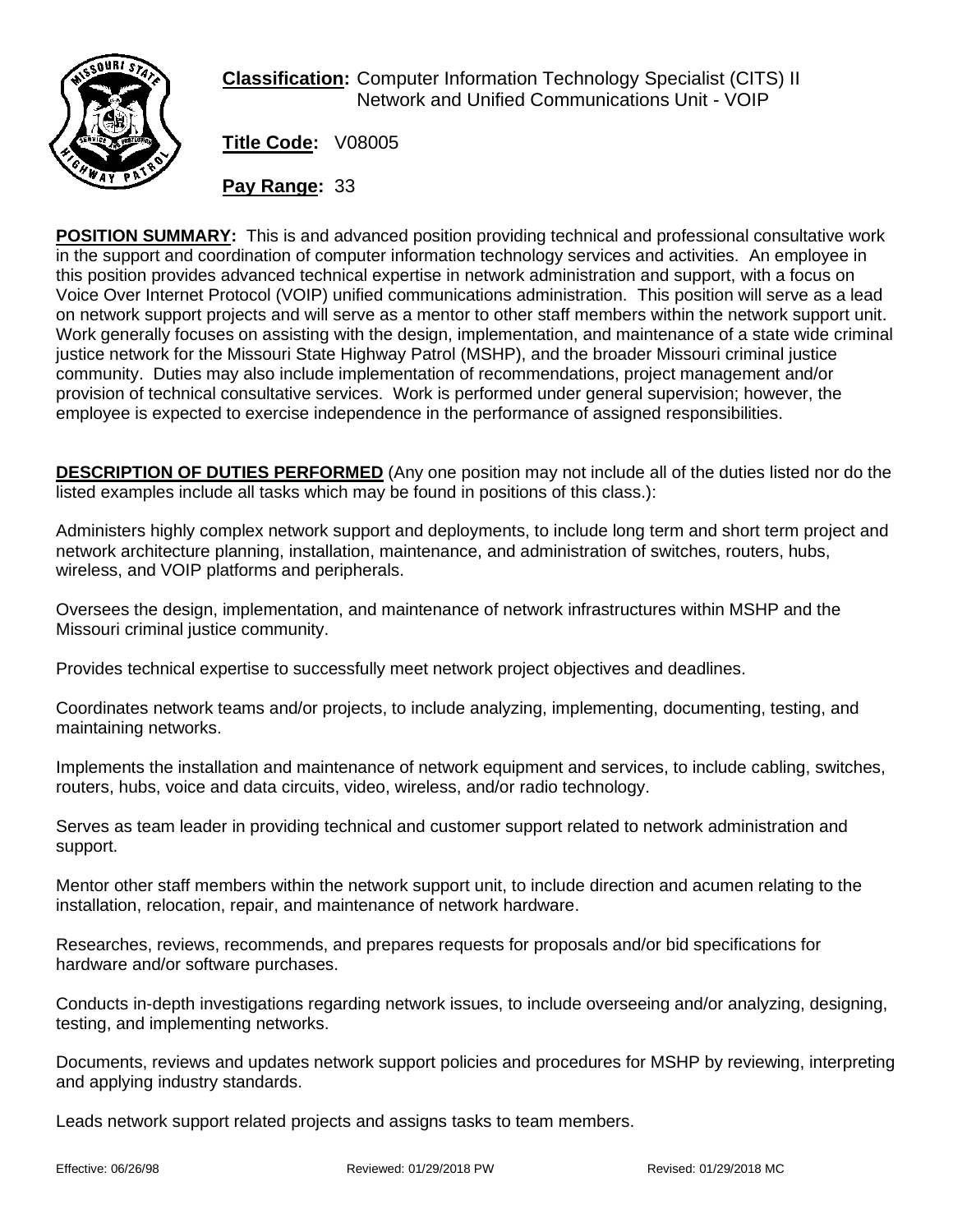May assist with the responsibilities of the Network and Unified Communications Unit, as needed.

Performs other related work as assigned.

**REQUIRED KNOWLEDGE, SKILLS, AND ABILITIES:** Considerable knowledge of the principles of computer programming and systems analysis, design, testing and documentation.

Considerable knowledge of the general operating principles and capabilities of computer hardware and software.

Considerable knowledge of networking fundamentals, routing protocols, and switch configuration.

Considerable knowledge of or ability to learn the Criminal Justice Information Services (CJIS) Security Policy.

Considerable knowledge of or ability to learn the MULES system as it relates to the technical connectivity and CJIS Security requirements.

Considerable knowledge of software reference libraries and related utility programs.

Considerable knowledge of computer security systems and procedures.

Considerable knowledge of computer networking and telecommunications.

Considerable knowledge of computer operating systems.

Working knowledge of or ability to learn the agency's automated information systems.

Working knowledge of or ability to learn the agency's functions and their interrelationships.

Working knowledge of the principles of cost benefit analysis.

Working knowledge of the principles of project management.

Working knowledge of the principles of disaster recovery.

Working knowledge of the procurement process.

Working knowledge of continuing trends and developments in computer hardware and software.

Working knowledge of various computer platforms.

Working knowledge of the information strategic planning process.

Working knowledge of the systems management process.

Possess good organizational skills.

Possess research and analysis skills.

Ability to utilize project management tools.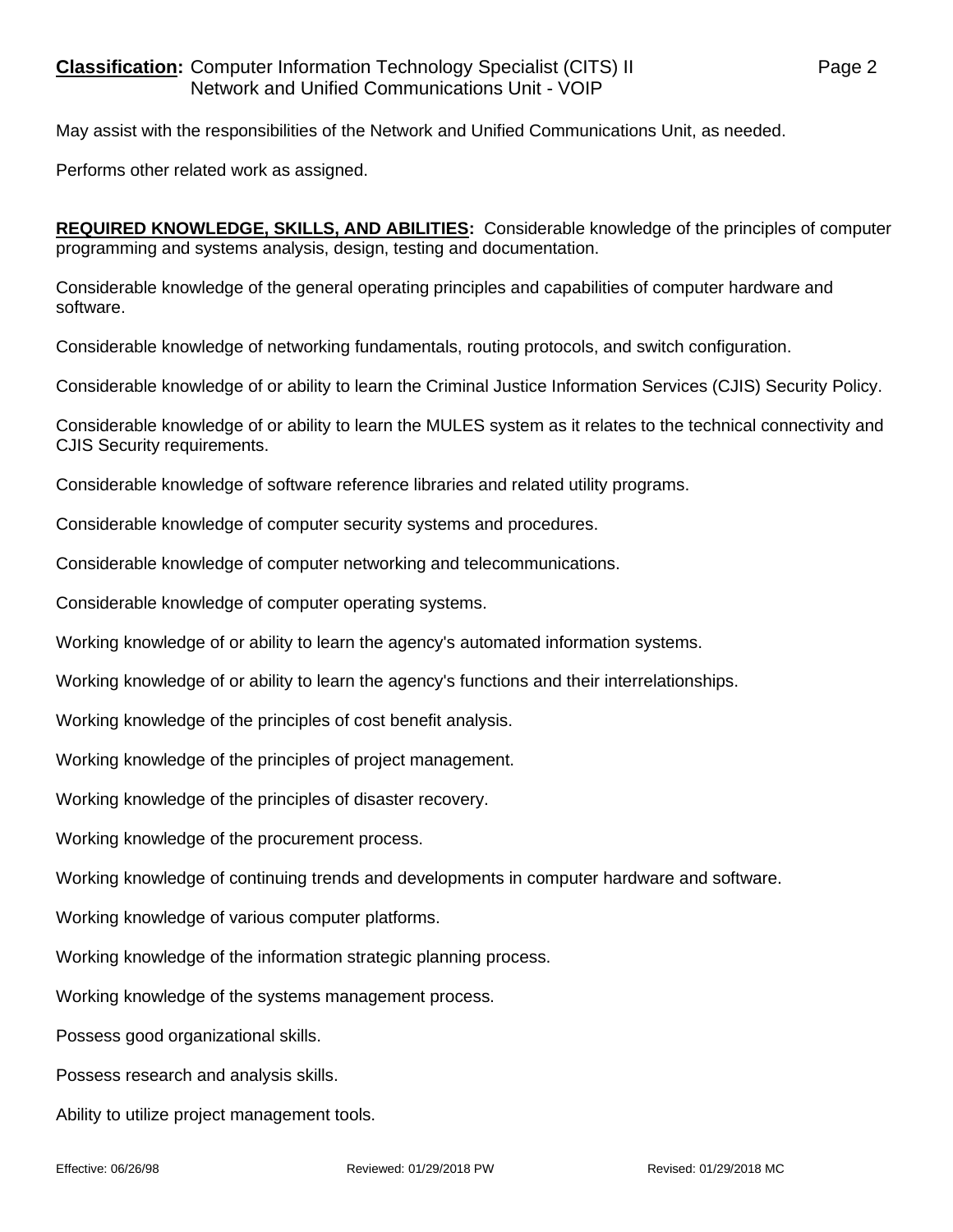## **Classification:** Computer Information Technology Specialist (CITS) II Page 3 Network and Unified Communications Unit - VOIP

Ability to prepare and interpret computer program documentation.

Ability to prepare and maintain standards, policies, procedures, guidelines and technical manuals.

Ability to troubleshoot and resolve hardware and/or software problems.

Ability to train and assist less experienced personnel.

Ability to create and present materials for training programs.

Ability to handle restricted and confidential information in a professional manner and maintain the information as such.

Ability to communicate in English clearly and concisely, both orally and in writing.

Ability to establish and maintain harmonious working relations with others.

Ability to work with material that may be of a sexual nature relating to criminal activity (e.g., written material, photographs, and/or verbal language, etc.).

Ability to work hours as assigned.

**MINIMUM EXPERIENCE AND EDUCATION REQUIRED** (The following represents the minimum qualifications used to accept applicants, provided that equivalent substitution will be permitted in case of deficiencies in either experience or education.):

Possess a Bachelor's degree with at least fifteen (15) credit hours in in Computer Science, Computer Information Systems, Information Technology, or related field; AND five years of experience in the areas of unified communication administration, such as VOIP/Call Manager system implementation, maintenance and support, experience in routing, switching, network architecture and troubleshooting as well as other concepts vital to maintaining the 24x7 operation of a critical infrastructure data center.

Preference may be given to those possessing a current certification(s) in Cisco Certified Network Associate (CCNA), Network+, and/or work experience in network administration or information technology.

**NECESSARY SPECIAL REQUIREMENTS:** Must be a United States Citizen, or a legal resident of a country participating in the Visa Waiver Program (VWP).

Must successfully attain or possess a CCNA or CompTia Network+ certificate within twelve months of appointment.

Must successfully attain or possess a Cisco Certified Network Professional certification within twelve months of appointment.

**FLSA STATUS:** Exempt